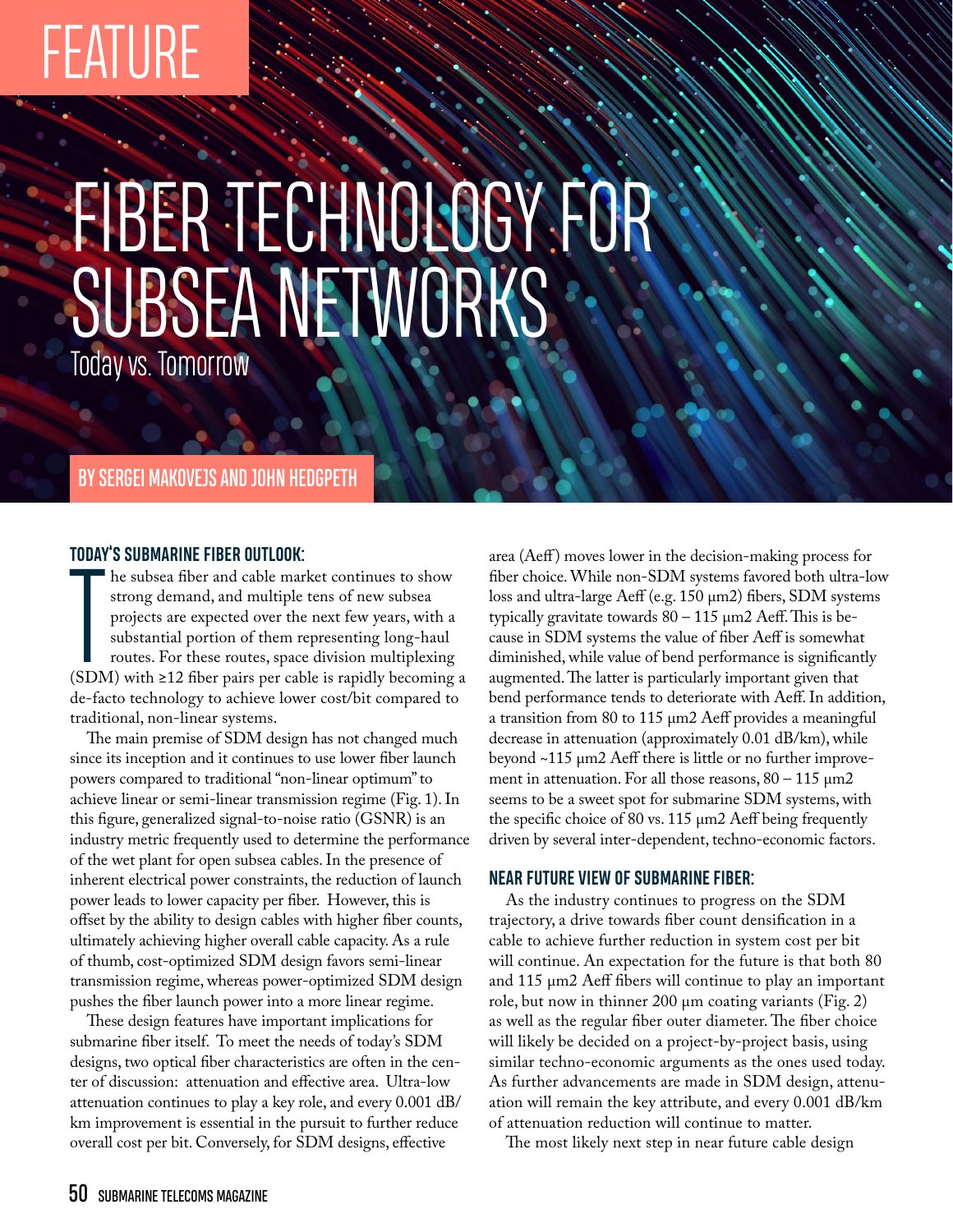will be a move to higher fiber counts, to achieve further improvements in SDM cost per bit and power efficiency. To minimize cable redesign and cable manufacturing cost, submarine fibers with smaller form factors, such as those with 200  $\mu$ m coating diameters, will enable up to 50% higher fiber density within an existing cable design. In the example of 200  $\mu$ m, this form factor decrease is achieved via reduction in both primary and secondary coating, while maintaining cladding diameter at 125 µm to ensure that the existing fiber processing procedures can be used (Fig. 3). Key consideration on migrating to smaller diameter fibers will be to ensure adequate cabled product performance and mechanical reliability. Given that 200 µm has been successfully used in terrestrial cables over the past several years, applying similar best cabling practices to submarine cables should help minimize the learning curve and enable smooth adoption by the submarine industry.

With higher fiber density, there will also need to be a focus on fiber identification. Several options are available today, mainly involving combinations of solid colors and uniquely spaced ring-marks. Fiber identification will be essential to enable correct splicing during installation and future maintenance activities. Important additional requirements for any fiber identification technique is to ensure adequate discernibility of individual fibers, longevity of fiber identification when it is applied to the fiber, and to ensure that the fiber itself maintains its ultra-low attenuation after an identification has been applied.

#### **LONGER TERM SUBMARINE FIBER OUTLOOK:**

What could next-generation SDM look like? This one is difficult to answer with certainty.

On the one hand, the industry may decide to stay with the maximum of 24 fiber pairs in the cable, in which case future innovations will rely one continuous attenuation advancements of optical fiber to achieve the lower cost per bit cabling objective. An argument for staying with the maximum of 24 fiber pairs could be related to the desire to improve subsea data traffic resilience – bigger cables will naturally make subsea networks less resilient compared to more frequent and geographically diverse cables with fewer fiber pairs.

Another idea for increasing cabling capacity while reducing cost per bit is using C+L band technology, which will allow for an increase in cable capacity by utilizing fewer fiber pairs compared to C band only systems. Challenges with





Fig. 1 Different subsea system designs: SDM (Linear or Semi-Linear) vs. non-SDM (non-Linear).

C+L band vs. C band only systems arise from higher fiber attenuation and bend losses in L band compared to C band, and the need for additional splitters and combiners. Perhaps an ultimate future solution will be based on very high fiber count cables (enabled by 200 µm fiber) in combination with C+L band technology and ultra-low attenuation.

#### **MULTI-CORE FIBER:**

If the transition to more fibers (> 24 fiber pairs) in a cable continues, there is an argument for using multi-core fibers (MCF) to potentially overcome cable design limitations. For example, designing a 48 fiber pair single-core fiber cable for repeatered transmission could prove to be a difficult task, while 4-core MCF could leverage the existing 16 fiber pair cable design to achieve comparable cable capacity. It must be noted that MCF technology does not come without challenges. Additional loss from fanout devices and likely higher typical attenuation compared to single core fibers, will reduce an achievable cable capacity (i.e. 4-core MCF will have <4X capacity increase vs. 4 single-core fibers). It is also likely that the cost/per core of n-core MCF will be higher than cost of "n" individual fibers. With current cost and loss expectations MCF seems to be unable to achieve lower cost per bit compared to single-core counterparts, although this should be periodically re-evaluated as manufacturing techniques continue to evolve. There are additional, more practical challenges, such as test and measurement automation and need for bespoke core identification solution, which represent additional